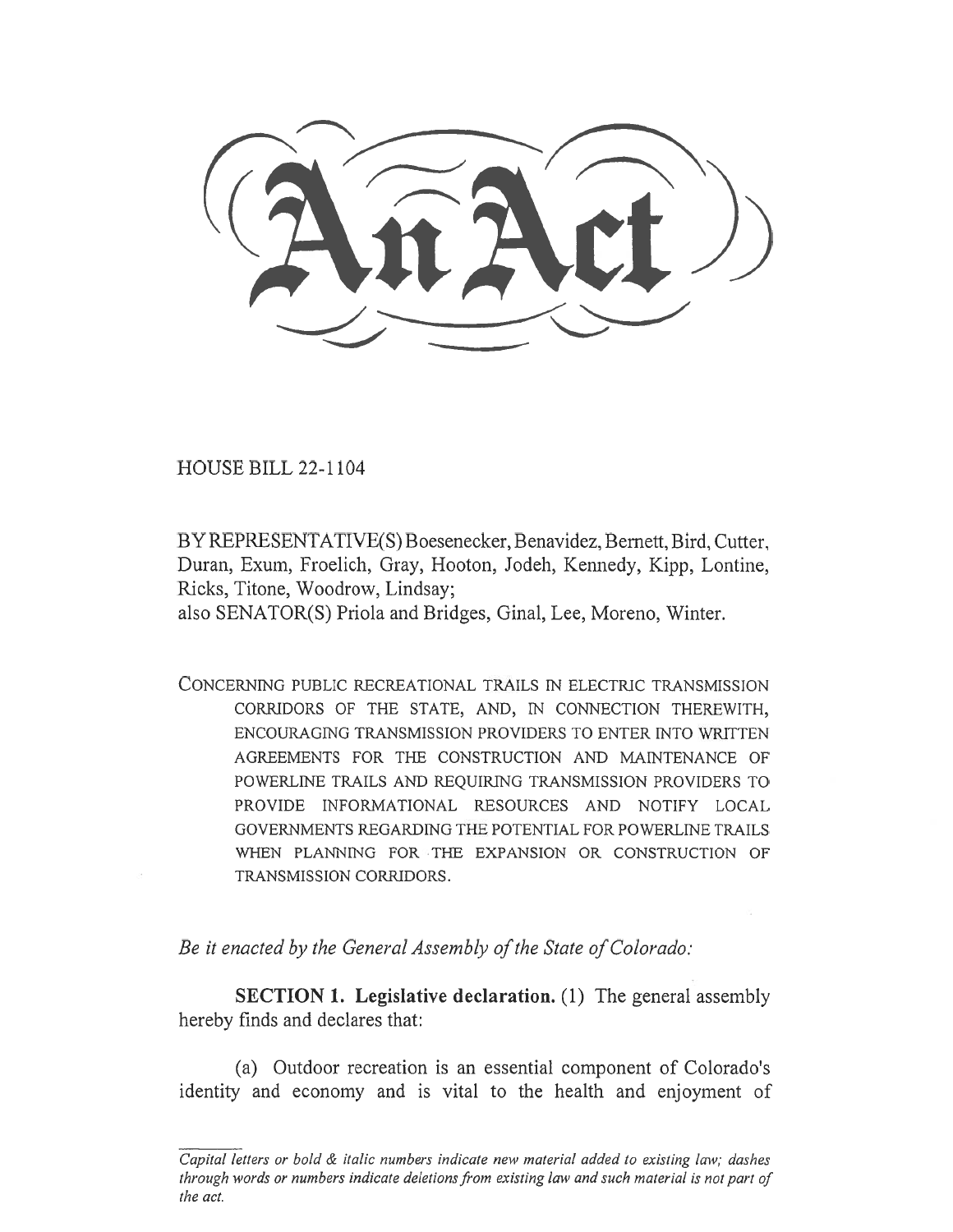Coloradans;

(b) Transmission lines deliver electricity to Colorado's cities and towns, and adding recreational trails in the corridors underneath those transmission lines could provide additional community value and benefits; and

(c) These recreational trails, known as powerline trails, can:

(I) Provide a network of safe and enjoyable routes to work and school or for a recreational purpose;

(II) Reduce the land acquisition costs of new recreational trails;

(III) Bring new outdoor recreation opportunities and tourism to rural areas of Colorado;

(IV) Provide access to scenic landscapes and cultural features of Colorado; and

(V) Provide sustainable community connections.

(2) The general assembly therefore declares that the development of powerline trails in the state should be encouraged, facilitated, and accelerated while protecting the safety of the state's residents.

SECTION 2. In Colorado Revised Statutes, add article 45 to title 33 as follows:

## ARTICLE 45 Powerline Trails

33-45-101. Short title. THE SHORT TITLE OF THIS ARTICLE 45 IS THE "POWERLINE TRAILS ACT".

33-45-102. Definitions. AS USED IN THIS ARTICLE 45, UNLESS THE CONTEXT OTHERWISE REQUIRES:

(1) "COMMISSION" MEANS THE PUBLIC UTILITIES COMMISSION OF THE STATE OF COLORADO.

PAGE 2-HOUSE BILL 22-1104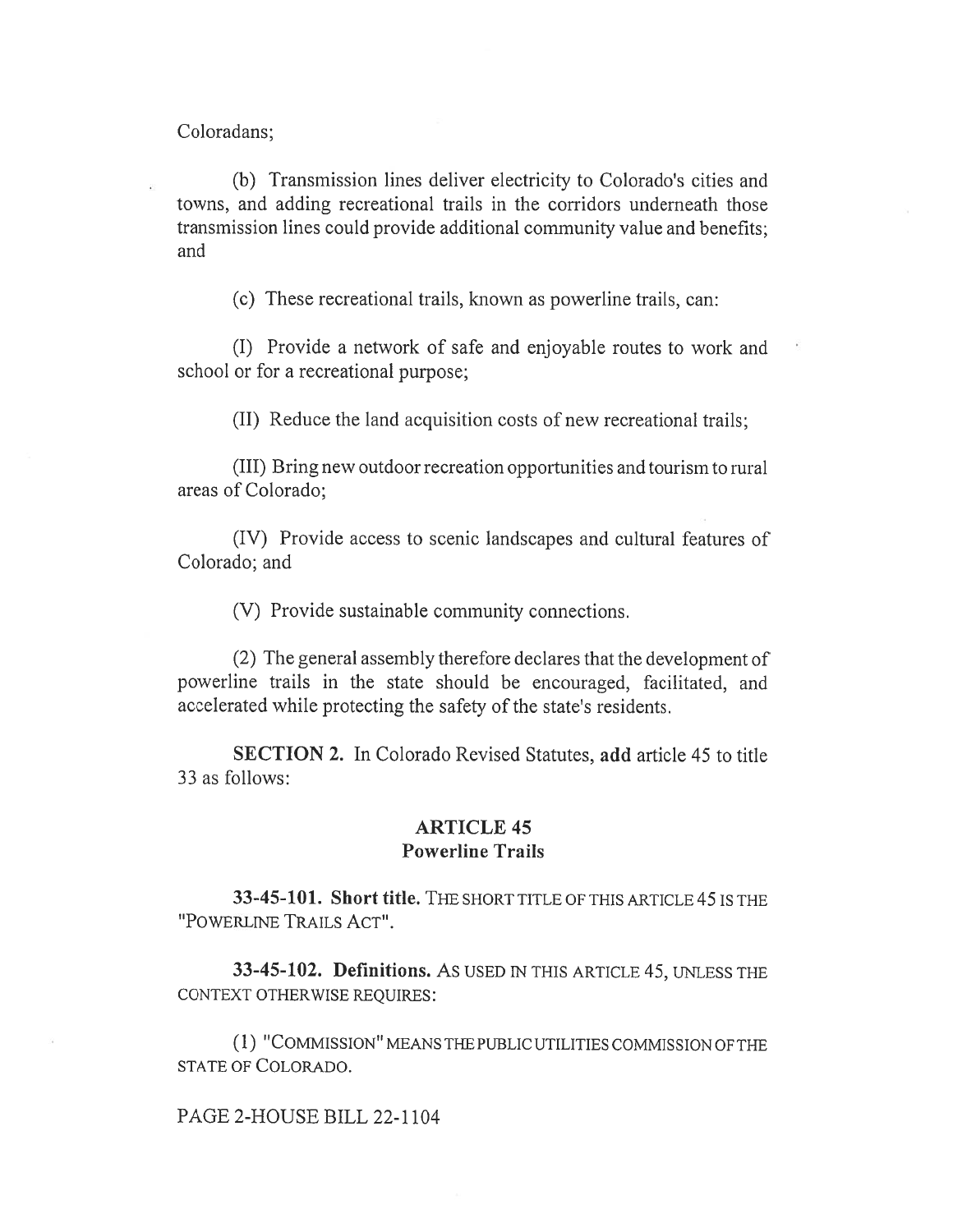(2) "DISTRICT" MEANS A SPECIAL DISTRICT, LOCAL IMPROVEMENT DISTRICT, SCHOOL DISTRICT, OR OTHER POLITICAL SUBDIVISION OF THE STATE.

(3) "LOCAL GOVERNMENT" MEANS A HOME RULE OR STATUTORY MUNICIPALITY, COUNTY, OR CITY AND COUNTY.

(4) "LOCAL IMPROVEMENT DISTRICT" HAS THE MEANING SET FORTH IN SECTION 32-7-103 (7).

(5) "POWERLINE TRAIL" MEANS A MULTIMODAL TRAIL THAT IS:

(a) EIGHT FEET IN WIDTH OR WIDER;

(b) MADE OF HARD SURFACE SUCH AS CONCRETE OR COMPACTED GRAVEL;

(C) USED FOR RECREATIONAL PURPOSES OR COMMUTING IN A MANNER THAT DOES NOT INVOLVE A MOTOR VEHICLE; AND

(d) LOCATED IN AN EXISTING OR FUTURE TRANSMISSION CORRIDOR.

(6) "PUBLIC ENTITY" MEANS THE STATE, A LOCAL GOVERNMENT, OR A DISTRICT.

(7) (a) "RECREATIONAL PURPOSE" INCLUDES WALKING, RUNNING, BICYCLING, CLASS 1 OR CLASS 2 ELECTRICAL ASSISTED BICYCLING, EQUESTRIAN ACTIVITIES, USE OF ELECTRIC SCOOTERS, CROSS-COUNTRY SKIING, OR OTHER SIMILAR USES.

(b) "RECREATIONAL PURPOSE" DOES NOT INCLUDE THE USE OF A MOTOR VEHICLE OR OTHER SELF-PROPELLED VEHICLE THAT IS NOT AN ELECTRICAL ASSISTED BICYCLE, ELECTRIC SCOOTER, LOW-POWER SCOOTER, OR MOTORIZED WHEELCHAIR, AS THOSE TERMS ARE DEFINED IN SECTION 42-1-102.

(8) "SCHOOL DISTRICT" HAS THE MEANING SET FORTH IN SECTION 22-11-103 (29).

(9) "SPECIAL DISTRICT" HAS THE MEANING SET FORTH IN SECTION

PAGE 3-HOUSE BILL 22-1104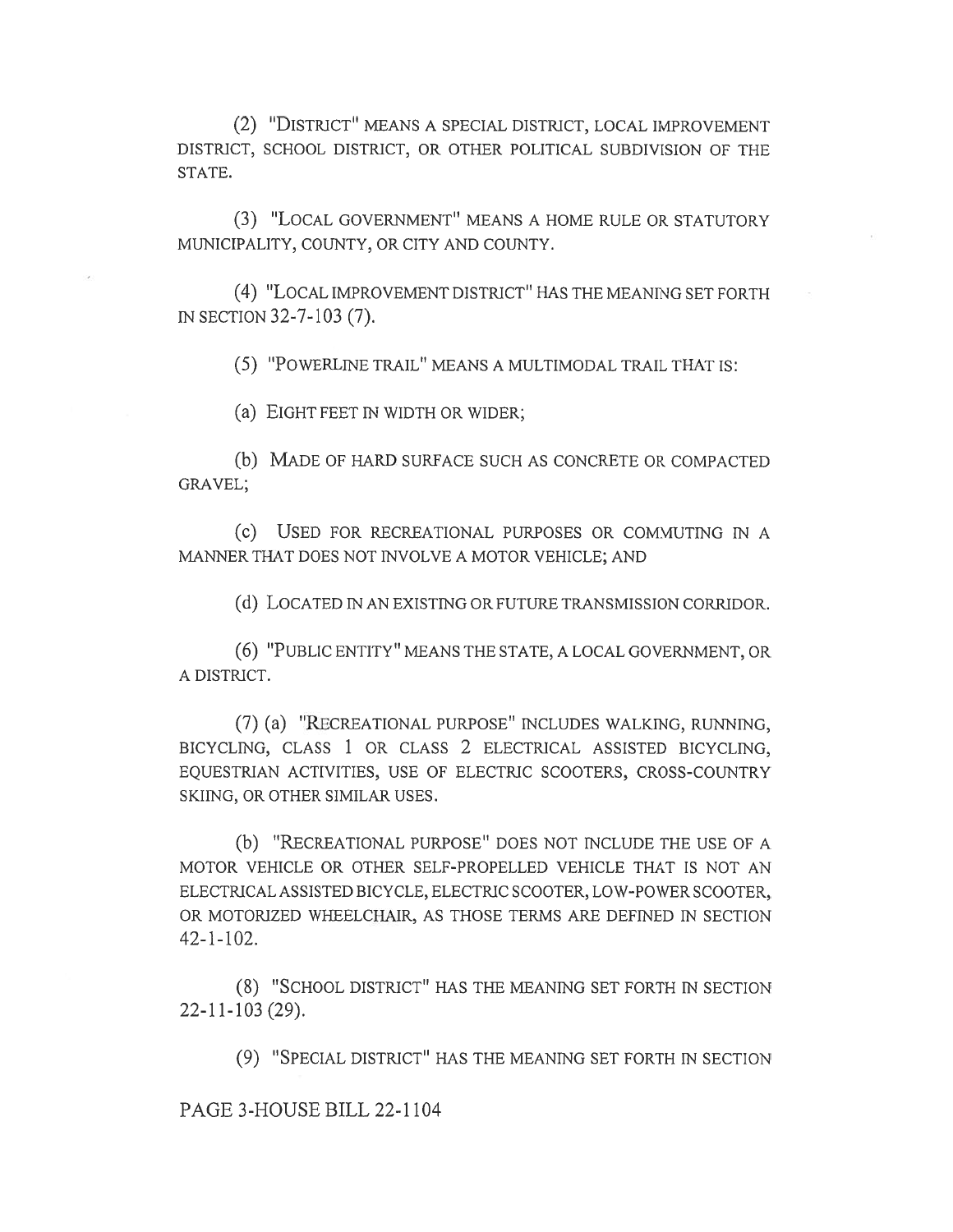32-1-103 (20).

(10) "TRANSMISSION CORRIDOR" MEANS A TRACT OF LAND OWNED, OCCUPIED, OR LEASED BY A TRANSMISSION PROVIDER, OR COVERED BY AN EASEMENT OR RIGHT-OF-WAY HELD BY A TRANSMISSION PROVIDER, WHERE AN ELECTRIC TRANSMISSION LINE IS CONSTRUCTED, OPERATED, OR MAINTAINED AT A VOLTAGE OF SIXTY-NINE THOUSAND VOLTS OR ABOVE.

(1 1) (a) "TRANSMISSION PROVIDER" MEANS:

(I) A TRANSMISSION UTILITY, AS DEFINED IN SECTION 40-5-108  $(1)(b)$ ; OR

(II) THE COLORADO ELECTRIC TRANSMISSION AUTHORITY CREATED IN SECTION 40-42-103 (1).

(b) "TRANSMISSION PROVIDER" DOES NOT INCLUDE A MUNICIPALLY OWNED UTILITY, A POWER AUTHORITY ESTABLISHED PURSUANT TO SECTION 29-1-204 (1), OR A COOPERATIVE ELECTRIC ASSOCIATION, AS DEFINED IN SECTION 40-9.5-102 (1), THAT HAS VOTED TO EXEMPT ITSELF FROM THE "PUBLIC UTILITIES LAW", ARTICLES 1 TO 7 OF TITLE 40, PURSUANT TO SECTION 40-9.5-103.

33-45-103. Powerline trails - written contracts - informational resources - coordination with division of parks and wildlife. (1) A TRANSMISSION PROVIDER, AS THE OWNER, OCCUPANT, OR LESSEE OF A TRANSMISSION CORRIDOR OR THE HOLDER OF AN EASEMENT OR RIGHT-OF-WAY COVERING A TRANSMISSION CORRIDOR, MAY ENTER INTO A WRITTEN CONTRACT WITH A PUBLIC ENTITY OR PRIVATE LANDOWNER TO CONSTRUCT AND MAINTAIN A POWERLINE TRAIL COVERING ALL OR SOME OF THE TRANSMISSION CORRIDOR.

(2) BEGINNING NO LATER THAN MAY 1, 2023, ALL TRANSMISSION PROVIDERS SHALL DEVELOP, MAINTAIN, AND DISTRIBUTE INFORMATIONAL RESOURCES TO ENCOURAGE, FACILITATE, AND STREAMLINE THE CONSTRUCTION OF NEW POWERLINE TRAILS IN TRANSMISSION CORRIDORS THAT ARE SUITABLE FOR THE CONSTRUCTION AND MAINTENANCE OF A POWERLINE TRAIL. SUCH INFORMATIONAL RESOURCES, AT A MINIMUM, MUST: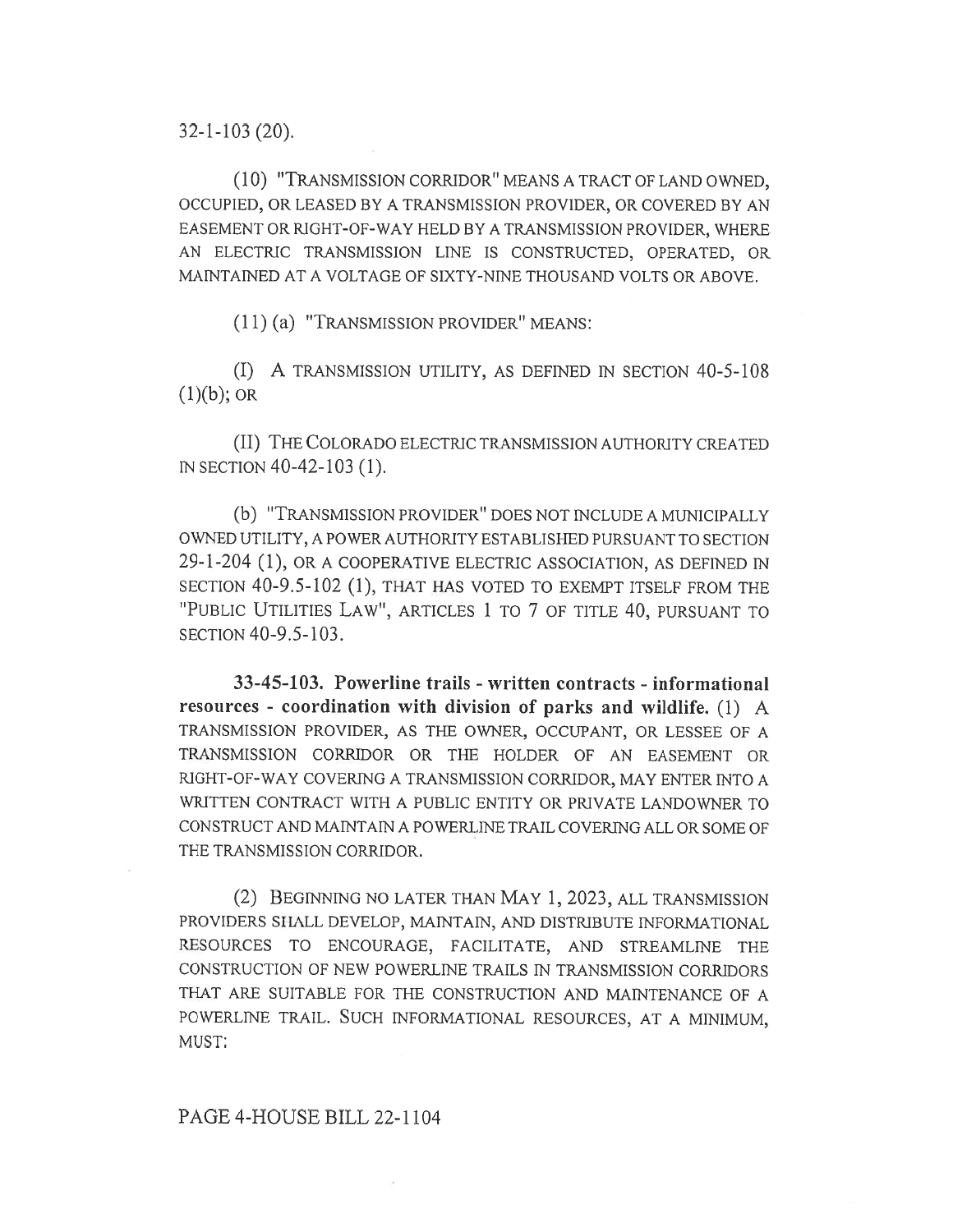(a) INCLUDE THE FOLLOWING:

(I) DESIGN BEST PRACTICES;

(II) SAFETY REQUIREMENTS; AND

(III) EXAMPLES OF AT LEAST FOUR POWERLINE TRAILS IN THE STATE;

(b) BE PUBLICLY AVAILABLE ON THE TRANSMISSION PROVIDER'S WEBSITE;

(c) To THE EXTENT POSSIBLE, BE CONSISTENT WITH OTHER RESOURCES FROM TRANSMISSION PROVIDERS IN THE STATE;

(d) BE REVIEWED AND REVISED PERIODICALLY BY THE TRANSMISSION PROVIDER; AND

(e) BE PROVIDED TO LOCAL GOVERNMENTS PURSUANT TO SECTION 29-20-108 (6).

(3) IN THE DESIGN AND CONSTRUCTION OF A POWERLINE TRAIL, A PUBLIC ENTITY SHALL CONSULT AND COORDINATE WITH THE DIVISION OF PARKS AND WILDLIFE TO MINIMIZE ADVERSE IMPACTS TO:

(a) STATE AND FEDERALLY LISTED SPECIES; AND

(b) SPECIES AND HABITATS OF CONSERVATION CONCERN.

(4) PRIOR TO CONSTRUCTING A POWERLINE TRAIL IN AN AREA OF SIGNIFICANT RURAL CHARACTER, A PUBLIC ENTITY SHALL CONSIDER ANY ISSUES UNIQUE TO THE AREA, INCLUDING ISSUES RELATED TO:

(a) GRAZING;

(b) WILDLIFE IMPACTS NOT ADDRESSED UNDER SUBSECTION (3) OF THIS SECTION; AND

(c) THE POTENTIAL LIABILITY OF PUBLIC OR PRIVATE LANDOWNERS ADJACENT TO OR INCLUSIVE OF A TRANSMISSION CORRIDOR.

## PAGE 5-HOUSE BILL 22-1104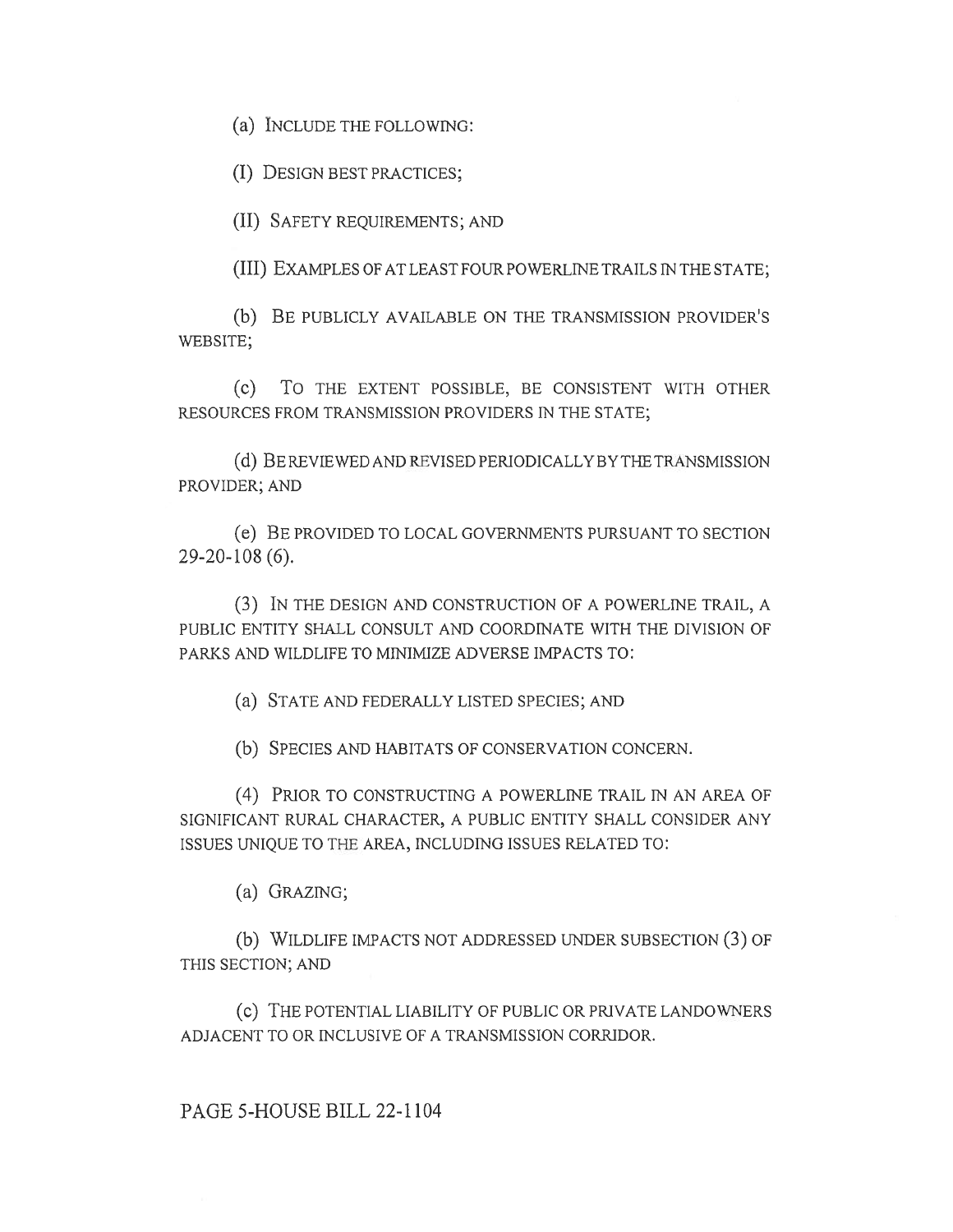(5) NOTWITHSTANDING ANY LAW TO THE CONTRARY, NOTHING IN THIS SECTION:

(a) LIMITS THE PROTECTIONS PROVIDED TO A LANDOWNER UNDER SECTION 13-21-115 AND ARTICLE 41 OF THIS TITLE 33;

(b) LIMITS THE PROTECTIONS PROVIDED TO A PUBLIC ENTITY UNDER THE "COLORADO GOVERNMENTAL IMMUNITY ACT", ARTICLE 10 OF TITLE 24;

(c) REQUIRES A TRANSMISSION PROVIDER TO ALLOW A POWERLINE TRAIL OR ANY OTHER FACILITY ON ITS TRANSMISSION CORRIDOR;

(d) REQUIRES A PUBLIC OR PRIVATE LANDOWNER WHOSE PROPERTY IS ADJACENT TO OR INCLUSIVE OF A TRANSMISSION CORRIDOR TO ALLOW PUBLIC ACCESS TO ANY PORTION OF THE LANDOWNER'S PROPERTY;

(e) MODIFIES EXISTING PROCESSES RELATED TO PERMITS FOR USE OF PUBLIC LAND FOR GRAZING OR OTHER USES;

(f) LIMITS THE PROTECTIONS PROVIDED TO TRANSMISSION PROVIDERS UNDER SECTION 29-7.5-105; AND

(g) RELIEVES ANY PERSON FROM ANY OBLIGATION THAT PERSON MAY OTHERWISE HAVE IN THE ABSENCE OF THIS SECTION TO EXERCISE CARE IN THE USE OF A POWERLINE TRAIL OR FROM THE LEGAL CONSEQUENCES OF THE FAILURE TO EXERCISE SUCH CARE.

SECTION 3. In Colorado Revised Statutes, 24-65.1-501, add (7) as follows:

24-65.1-501. Permit for development in area of state interest or to conduct an activity of state interest required. (7) AS PART OF AN APPLICATION FOR A PERMIT UNDER SUBSECTION (1) OF THIS SECTION, A TRANSMISSION PROVIDER, AS DEFINED IN SECTION 33-45-102 (11), MUST DEMONSTRATE TO THE LOCAL GOVERNMENT THROUGH WRITTEN DOCUMENTATION THAT IT HAS COMPLIED WITH SECTIONS 29-20-108 (6) AND 33-45-103 (2).

SECTION 4. In Colorado Revised Statutes, 29-20-108, amend (3); and add (6) as follows:

PAGE 6-HOUSE BILL 22-1104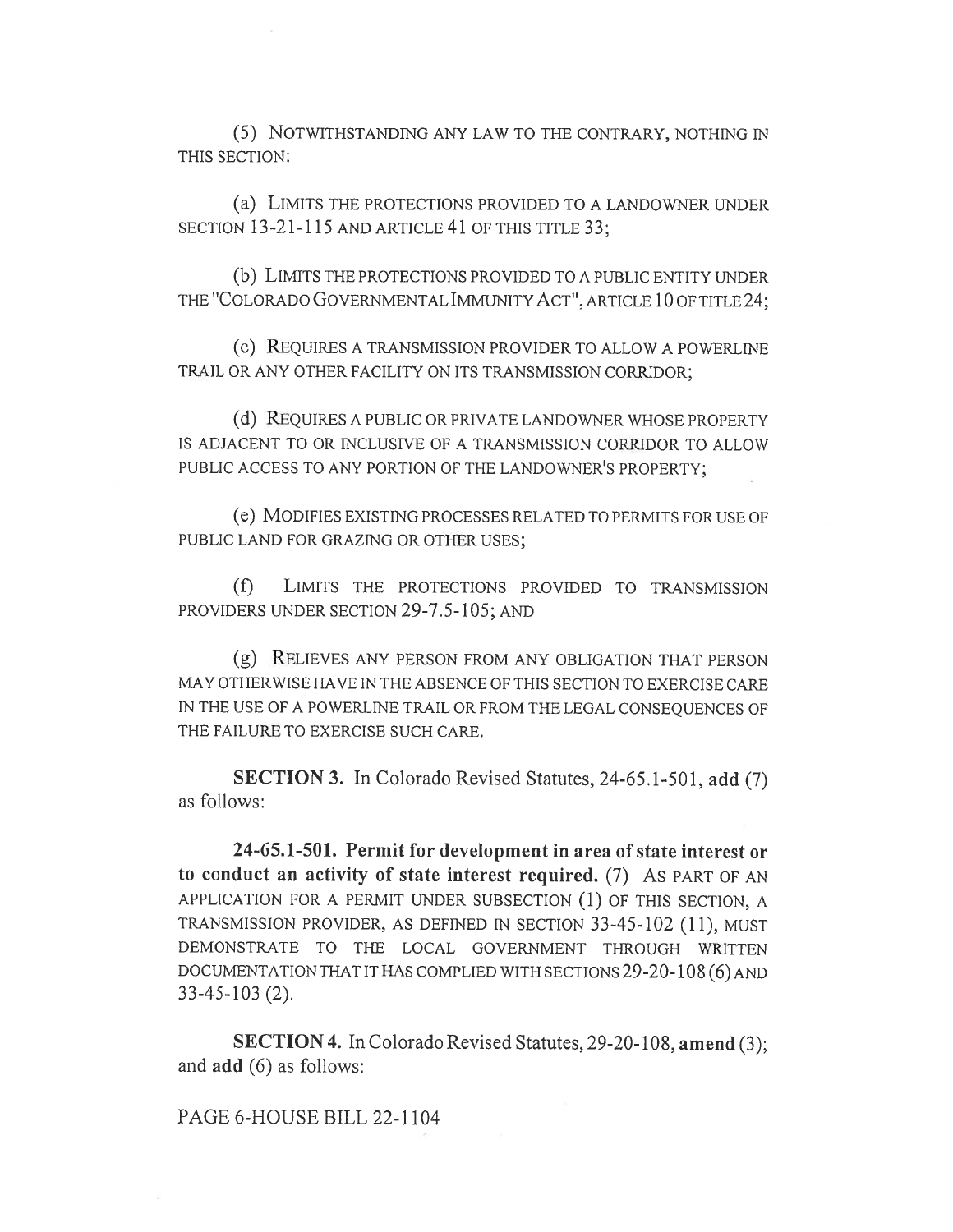29-20-108. Local government regulation - location, construction, or improvement of major electrical or natural gas facilities - powerline trail notification - legislative declaration - definitions. (3) As used in this section, UNLESS THE CONTEXT OTHERWISE REQUIRES:

(a) "Major electrical or natural gas facilities" includes one or more of the following:

 $(a)$  (I) Electrical generating facilities;

 $\langle \theta \rangle$  (II) Substations used for switching, regulating, transforming, or otherwise modifying the characteristics of electricity;

 $f$ (III) Transmission lines operated at a nominal voltage of sixty-nine thousand volts or above;

(d) (IV) Structures and equipment associated with such electrical generating facilities, substations, or transmission lines; or

 $\overline{f}$  (V) Structures and equipment utilized for the local distribution of natural gas service, including, but not limited to, compressors, gas mains, and gas laterals.

(b) "POWERLINE TRAIL" HAS THE MEANING SET FORTH IN SECTION 33-45-102 (5).

(c) "TRANSMISSION CORRIDOR" HAS THE MEANING SET FORTH IN SECTION 33-45-102 (10).

(d) "TRANSMISSION PROVIDER" HAS THE MEANING SET FORTH IN SECTION 33-45-102 (11).

(6) (a) WHEN NOTIFYING A LOCAL GOVERNMENT OF ITS PLANS TO SITE A NEW TRANSMISSION LINE OR EXPAND AN EXISTING TRANSMISSION LINE UNDER THIS SECTION, A TRANSMISSION PROVIDER SHALL ALSO NOTIFY THE LOCAL GOVERNMENT OF THE POTENTIAL FOR THE CONSTRUCTION OF A POWERLINE TRAIL IN THE ASSOCIATED TRANSMISSION CORRIDOR. ANY NOTIFICATION UNDER THIS SUBSECTION (6)(a) MUST INCLUDE THE INFORMATIONAL RESOURCES DEVELOPED UNDER SECTION 33-45-103 (2).

## PAGE 7-HOUSE BILL 22-1104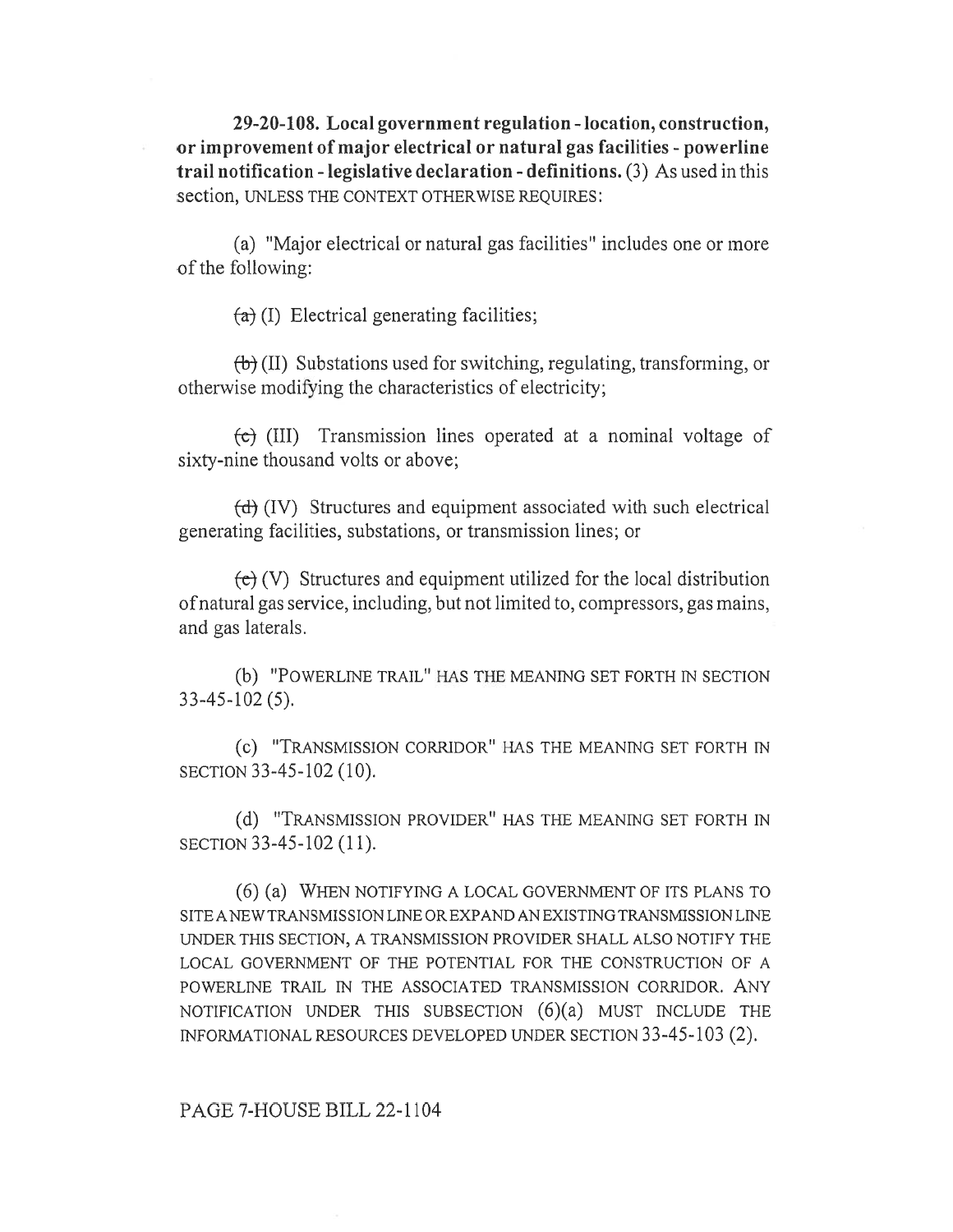(b) A TRANSMISSION PROVIDER IS ONLY REQUIRED TO NOTIFY A LOCAL GOVERNMENT OF THE POTENTIAL FOR THE CONSTRUCTION OF A POWERLINE TRAIL UNDER SUBSECTION (6)(a) OF THIS SECTION IF:

(I) THE TRANSMISSION LINE WILL BE EXTENDED BY MORE THAN ONE MILE; OR

(II) THE TRANSMISSION LINE CAPACITY WILL BE INCREASED BY MORE THAN TEN PERCENT.

SECTION 5. In Colorado Revised Statutes, 40-2-126, amend (1); and add (6) as follows:

40-2-126. Transmission facilities - biennial review - energy resource zones - definitions - plans - approval - cost recovery. (1) As used in this section, UNLESS THE CONTEXT OTHERWISE REQUIRES:

(a) "Energy resource zone" means a geographic area in which transmission constraints hinder the delivery of electricity to Colorado consumers, the development of new electric generation facilities to serve Colorado consumers, or both.

(b) "LOCAL GOVERNMENT" HAS THE MEANING SET FORTH IN SECTION 33-45-102 (3).

(c) "POWERLINE TRAIL" HAS THE MEANING SET FORTH IN SECTION 33-45-102 (5).

(6) THE COMMISSION SHALL AMEND ITS RULES REQUIRING THE FILING OF TEN-YEAR TRANSMISSION PLANS BY UTILITIES TO ALSO REQUIRE UTILITIES TO:

(a) CONSIDER AND ADDRESS PLANS FOR THE CONSTRUCTION OF NEW POWERLINE TRAILS IN COORDINATION WITH APPLICABLE LOCAL GOVERNMENTS IN EACH TWO-YEAR UPDATE TO A TEN-YEAR TRANSMISSION PLAN; AND

(b) DEMONSTRATE COMPLIANCE WITH SECTION 33-45-103 (2).

SECTION 6. In Colorado Revised Statutes, 40-42-102, add (13.5)

PAGE 8-HOUSE BILL 22-1104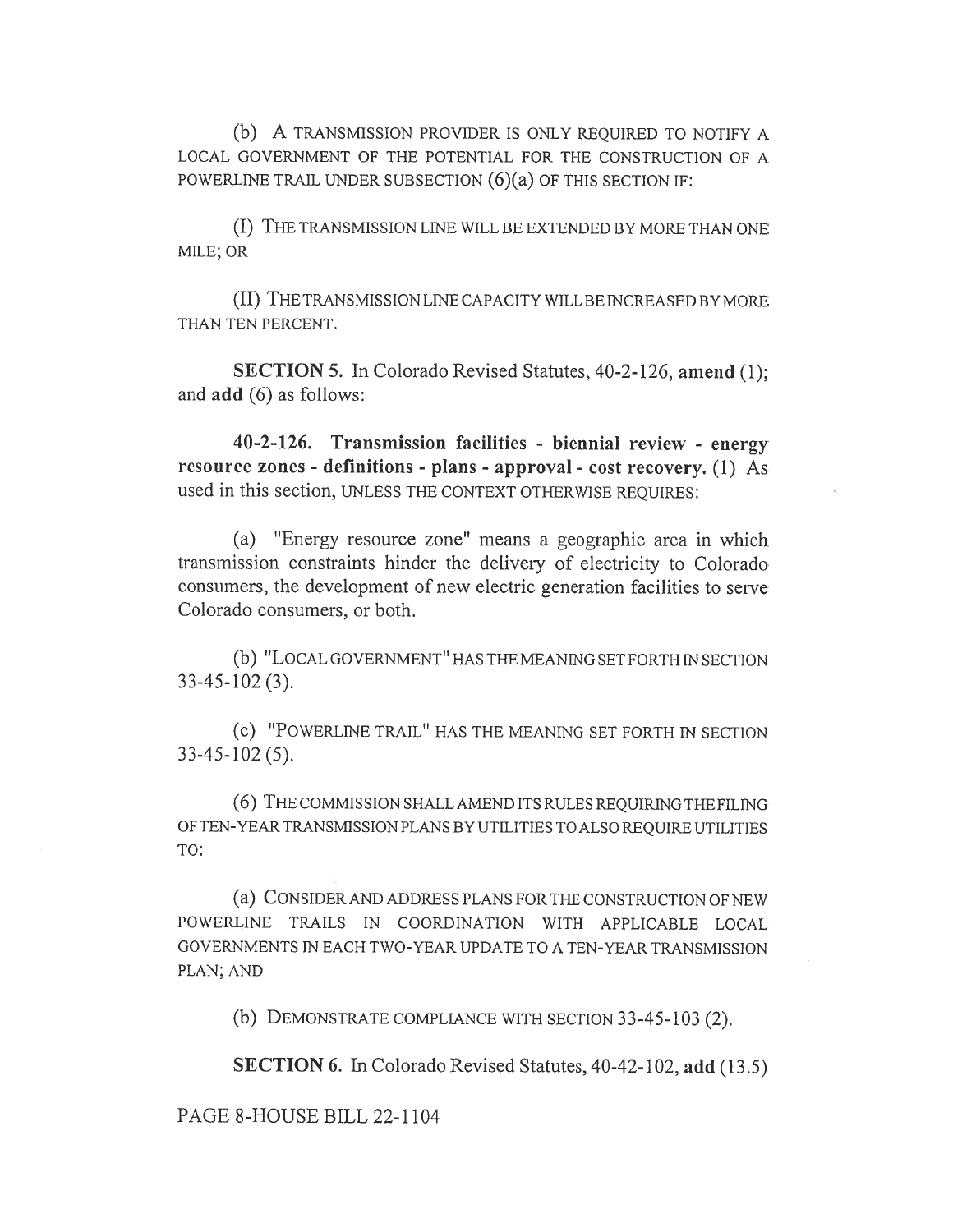as follows:

40-42-102. Definitions. As used in this article 42, unless the context otherwise requires:

(13.5) "POWERLINE TRAIL" HAS THE MEANING SET FORTH IN SECTION 33-45-102 (5).

SECTION 7. In Colorado Revised Statutes, 40-42-104, amend  $(1)(g)(II), (1)(g)(III), (1)(n), and (3); and add (1)(g)(IV), (2)(f), and (5)(e)$ as follows:

40-42-104. General and specific powers and duties of the authority. (1) Except as otherwise limited by this article 42, the authority, acting through the board, has the power to:

(g) Make and enter into all contracts, leases, and agreements, including intergovernmental agreements and assignments of payments to host landowners, that are necessary or incidental to the performance of its duties and the exercise of its powers under this article 42, including:

(II) Contracts for the lease and operation by the authority of eligible facilities owned by an electric utility or other private person; and

(III) Contracts for leasing eligible facilities owned by the authority, subject to the requirement that the authority deposit any revenue derived pursuant to the lease into the electric transmission bonding fund; AND

(IV) CONTRACTS FOR POWERLINE TRAILS PURSUANT TO SECTION 33-45-103;

(n) Through participation in appropriate regional transmission forums and other organizations, including organized wholesale markets, as defined in section 40-5-108 (1)(a), coordinate, investigate, plan, prioritize, and negotiate with entities within and outside Colorado for the establishment of interstate transmission corridors and engage in other transmission planning activities that would increase grid reliability, help Colorado meet its clean energy goals, PROMOTE THE CONSTRUCTION AND MAINTENANCE OF POWERLINE TRAILS THROUGHOUT THE STATE, and aid in economic AND COMMUNITY development;

PAGE 9-HOUSE BILL 22-1104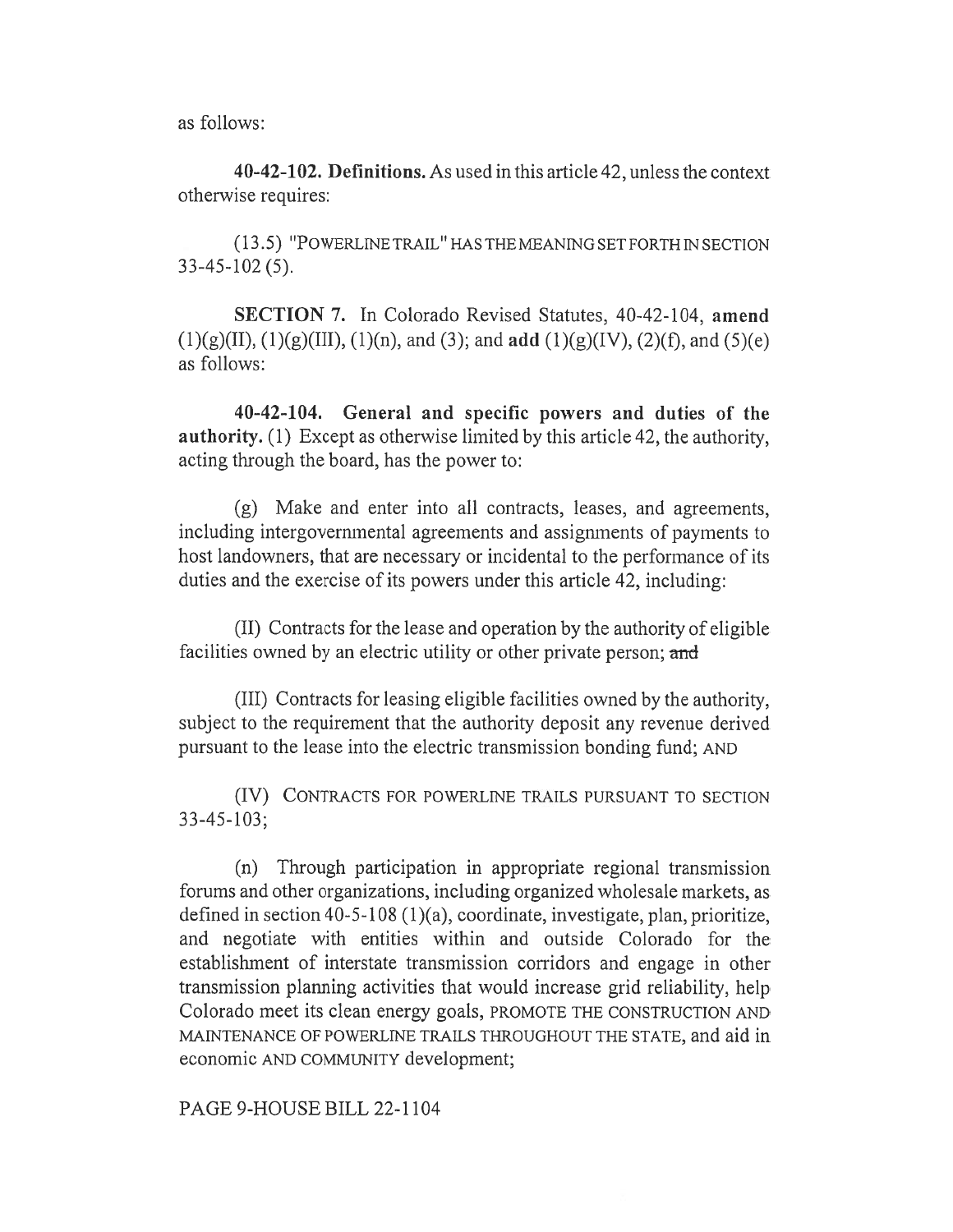(2) Except as provided in this subsection (2), the authority shall not enter into a project if an electric utility or a nonincumbent transmission provider or other entity is constructing or has constructed the facilities or is providing the services contemplated by the authority. Before the authority enters into a project, the following procedural requirements must be met:

(f) THE AUTHORITY MUST ARRANGE FOR THE CONTINUATION OF ANY EXISTING CONTRACTS FOR POWERLINE TRAILS ENTERED INTO PURSUANT TO SECTION 33-45-103.

(3) In soliciting and entering into contracts for the transmission or storage of electricity, the authority and any person leasing or operating eligible facilities financed or acquired by the authority shall, if practicable, give priority to:

(a) Those contracts that will transmit or store electricity to be sold and consumed in Colorado; AND

(b) ELECTRIC UTILITIES OR OTHER ENTITIES THAT DEMONSTRATE AN INTEREST IN CONTINUING AN EXISTING POWERLINE TRAIL ESTABLISHED BY THE AUTHORITY OR CONSTRUCTING AND MAINTAINING A NEW POWERLINE TRAIL ON THE ELIGIBLE FACILITIES.

(5) (e) THE AUTHORITY MUST ARRANGE FOR THE CONTINUATION OF ANY EXISTING CONTRACTS FOR POWERLINE TRAILS ENTERED INTO PURSUANT TO SECTION 33-45-103 IF IT DIVESTS ITSELF OF AN ELIGIBLE FACILITY.

SECTION 8. In Colorado Revised Statutes, 32-9-103, amend the introductory portion and (6.9) as follows:

32-9-103. Definitions. As used in this article ARTICLE 9, unless the context otherwise requires:

 $(6.9)$  "Major electrical facilities" shall have HAS the same meaning as set forth in section 29-20-108 (3)(a), (3)(b), (3)(c), and (3)(d), C.R.S. SECTION 29-20-108 (3)(a)(I), (3)(a)(II), (3)(a)(III), AND (3)(a)(IV).

SECTION 9. Safety clause. The general assembly hereby finds,

## PAGE 10-HOUSE BILL 22-1104